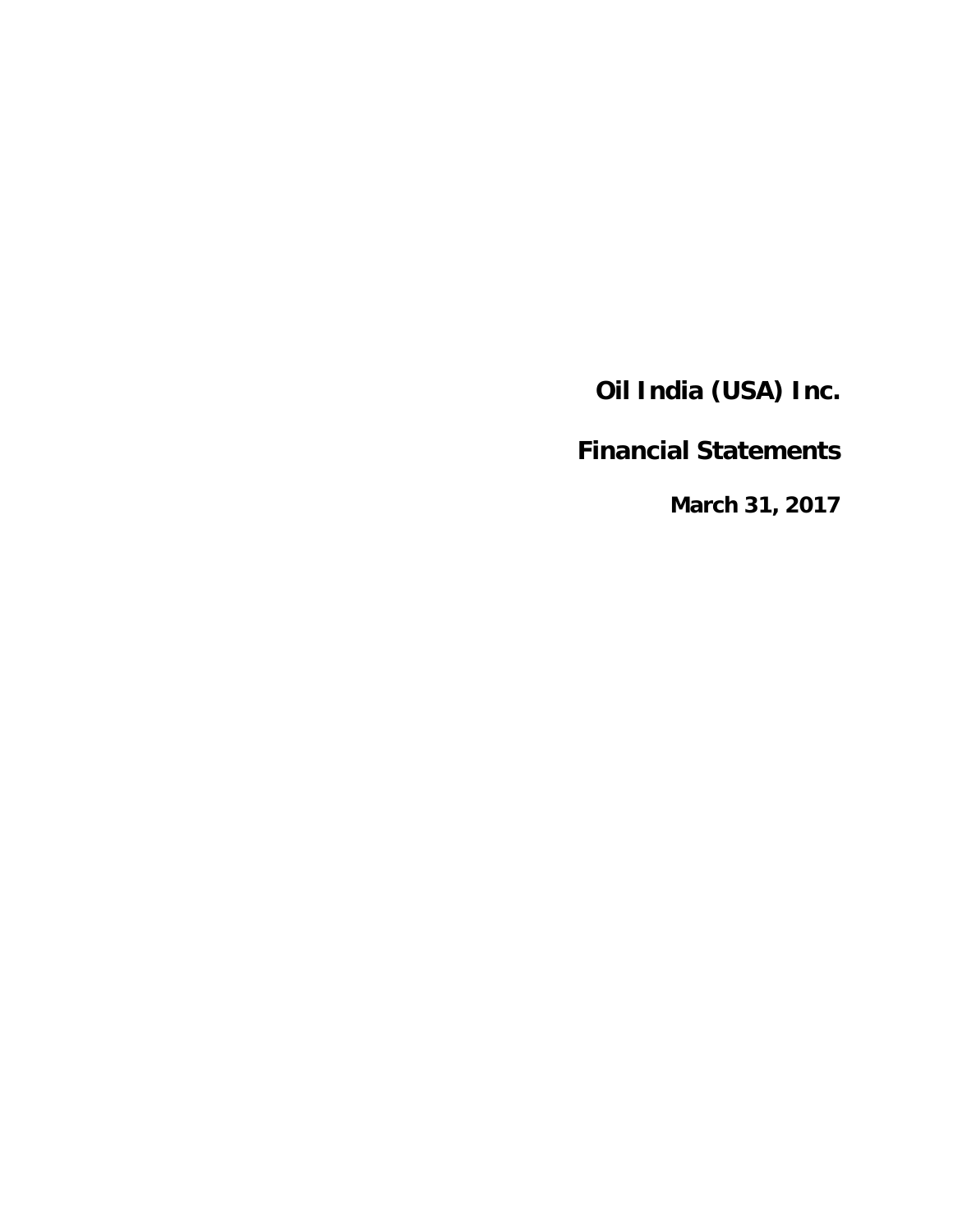March 31, 2017

## Table of Contents

# Page(s)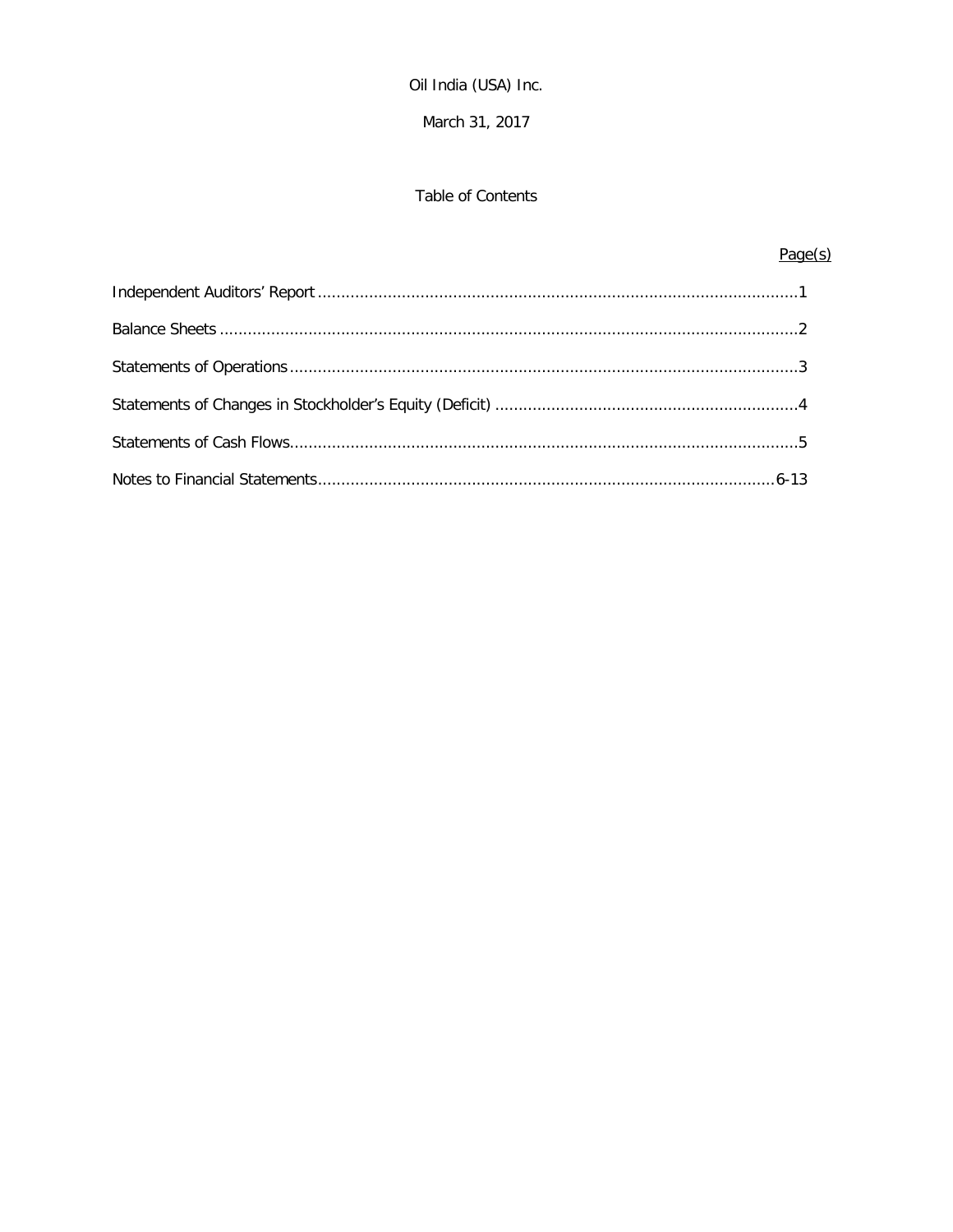

Main: (713) 860-1400<br>Fax: (713) 355-3909

## **Independent Auditors' Report**

To the Board of Directors and Stockholder of Oil India (USA) Inc.

We have audited the accompanying financial statements of Oil India (USA) Inc. (a Texas corporation), which comprise the balance sheets as of March 31, 2017 and 2016, and the related statements of operations, changes in stockholder's equity (deficit), and cash flows for the years then ended, and the related notes to the financial statements.

## **Management's Responsibility for the Financial Statements**

Management is responsible for the preparation and fair presentation of these financial statements in accordance with U.S. generally accepted accounting principles; this includes the design, implementation, and maintenance of internal control relevant to the preparation and fair presentation of financial statements that are free from material misstatement, whether due to fraud or error.

## **Auditors' Responsibility**

Our responsibility is to express an opinion on these financial statements based on our audits. We conducted our audits in accordance with U.S. generally accepted auditing standards. Those standards require that we plan and perform the audits to obtain reasonable assurance about whether the financial statements are free from material misstatement.

An audit involves performing procedures to obtain audit evidence about the amounts and disclosures in the financial statements. The procedures selected depend on the auditors' judgment, including the assessment of the risks of material misstatement of the financial statements, whether due to fraud or error. In making those risk assessments, the auditor considers internal control relevant to the entity's preparation and fair presentation of the financial statements in order to design audit procedures that are appropriate in the circumstances, but not for the purpose of expressing an opinion on the effectiveness of the entity's internal control. Accordingly, we express no such opinion. An audit also includes evaluating the appropriateness of accounting policies used and the reasonableness of significant accounting estimates made by management, as well as evaluating the overall presentation of the financial statements.

We believe that the audit evidence we have obtained is sufficient and appropriate to provide a basis for our audit opinion.

## **Opinion**

In our opinion, the financial statements referred to above, present fairly, in all material respects, the financial position of Oil India (USA) Inc. as of March 31, 2017 and 2016, and the results of its operations and its cash flows for the years then ended in accordance with U.S generally accepted accounting principles.

Pannell Kerr Forster y Texas, A.C.

May 23, 2017



Member of PKF International Limited, a network of legally independent firms.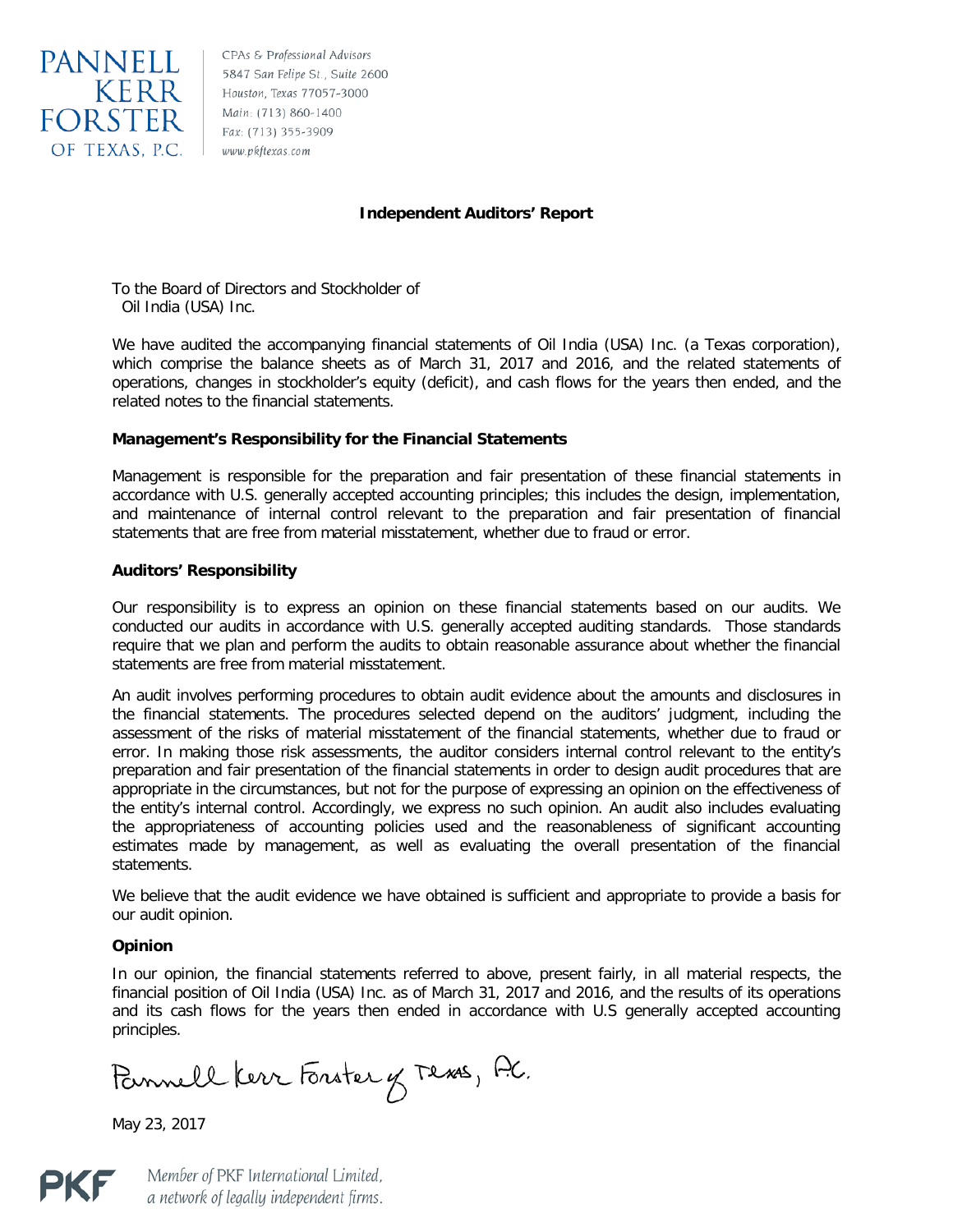## Balance Sheets

|                                                                                                                                              | March 31,        |                  |
|----------------------------------------------------------------------------------------------------------------------------------------------|------------------|------------------|
|                                                                                                                                              | 2017             | 2016             |
| <b>Assets</b>                                                                                                                                |                  |                  |
| Current assets                                                                                                                               |                  |                  |
| Cash and cash equivalents                                                                                                                    | \$<br>1,978,558  | \$<br>387,315    |
| Accounts receivable - oil and natural gas                                                                                                    | 852,104          | 397,162          |
| Income tax receivable                                                                                                                        | 16,030           | 16,030           |
| Total current assets                                                                                                                         | 2,846,692        | 800,507          |
| Oil and natural gas properties, successful efforts method                                                                                    |                  |                  |
| Proved property<br>Leasehold costs                                                                                                           | 23,049,382       | 23,277,904       |
|                                                                                                                                              | 37,993,481       | 36,343,003       |
| Drilling costs                                                                                                                               | 56,301,979       |                  |
| Completion costs                                                                                                                             |                  | 53,961,662       |
| Production equipment                                                                                                                         | 11,427,880       | 11,310,407       |
| Wells in progress                                                                                                                            |                  | 1,140,904        |
| Unproved leasehold costs                                                                                                                     | 5,969,840        | 7,266,246        |
|                                                                                                                                              | 134,742,562      | 133,300,126      |
| Accumulated depletion, depreciation and amortization                                                                                         | (70,637,269)     | (57, 404, 533)   |
| Oil and natural gas properties, net                                                                                                          | 64, 105, 293     | 75,895,593       |
| Office furniture and equipment, net                                                                                                          | 19,664           | 23,626           |
| <b>Total assets</b>                                                                                                                          | \$<br>66,971,649 | \$<br>76,719,726 |
| Liabilities and Stockholder's Equity (Deficit)                                                                                               |                  |                  |
| <b>Current liabilities</b>                                                                                                                   |                  |                  |
| Accounts payable                                                                                                                             | \$<br>557,076    | \$<br>931,347    |
| <b>Accrued liabilities</b>                                                                                                                   | 402,473          | 333,884          |
| Line of credit                                                                                                                               |                  | 88,000,000       |
| Payable to Parent                                                                                                                            | 168,650          | 95,741           |
| <b>Total current liabilities</b>                                                                                                             | 1,128,199        | 89,360,972       |
|                                                                                                                                              |                  |                  |
| Asset retirement obligation                                                                                                                  | 1,602,372        | 1,413,315        |
| <b>Total liabilities</b>                                                                                                                     | 2,730,571        | 90,774,287       |
| Commitments and contingencies                                                                                                                |                  |                  |
| Stockholder's equity (deficit)<br>Common stock \$0.01 par value; 3,500,000,000 shares<br>authorized, 2,110,000,000 issued and outstanding as |                  |                  |
| of March 31, 2017 and 2016                                                                                                                   | 21,100,000       | 21,100,000       |
| Additional paid in capital                                                                                                                   | 90,000,000       |                  |
| Retained deficit                                                                                                                             | (46,858,922)     | (35, 154, 561)   |
| Total stockholder's equity (deficit)                                                                                                         | 64,241,078       | (14, 054, 561)   |
| Total liabilities and stockholder's equity (deficit)                                                                                         | 66,971,649<br>\$ | 76,719,726<br>\$ |
| See accompanying notes to financial statements.                                                                                              |                  |                  |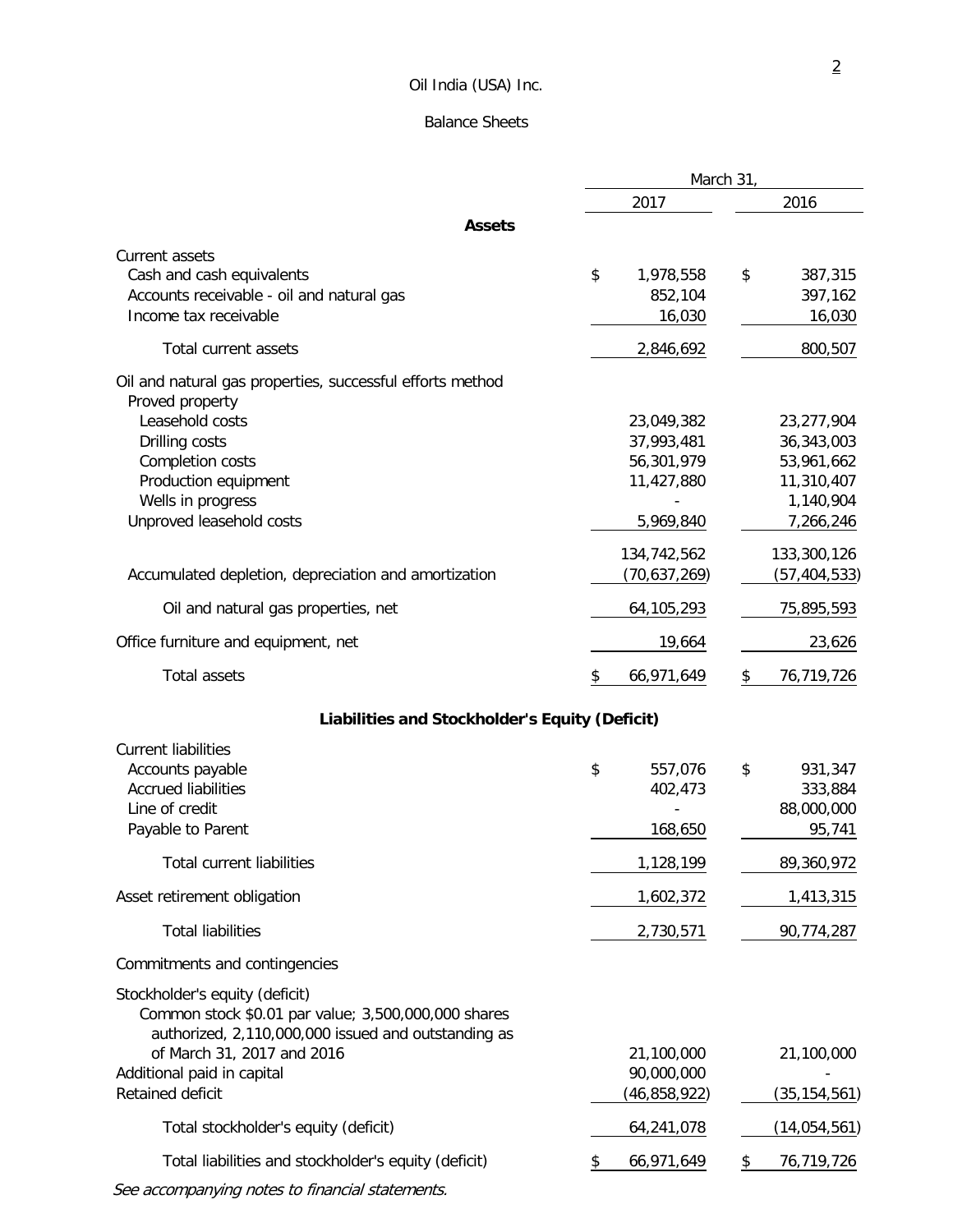# Statements of Operations

|                                          | Year Ended March 31, |                |    |                |  |  |
|------------------------------------------|----------------------|----------------|----|----------------|--|--|
|                                          | 2017                 |                |    | 2016           |  |  |
| Oil and natural gas revenues             | \$                   | 8,262,994      | \$ | 8,522,099      |  |  |
| Operating expenses                       |                      |                |    |                |  |  |
| Lease operating                          |                      | 2,360,502      |    | 2,786,369      |  |  |
| Production taxes                         |                      | 295,396        |    | 1,012,265      |  |  |
| Marketing and distribution               |                      | 830,238        |    | 750,727        |  |  |
| Depletion, depreciation and amortization |                      | 13,237,412     |    | 19,413,227     |  |  |
| Abandonment of expired leases            |                      | 1,292,914      |    | 2,829,481      |  |  |
| Accretion expense                        |                      | 57,946         |    | 69,067         |  |  |
| General and administrative               |                      | 839,528        |    | 935,248        |  |  |
| Total operating expenses                 |                      | 18,913,936     |    | 27,796,384     |  |  |
| Loss from operations                     |                      | (10,650,942)   |    | (19, 274, 285) |  |  |
| Other income (expense)                   |                      |                |    |                |  |  |
| Loss from disposal of assets             |                      |                |    | (13, 333)      |  |  |
| Interest expense                         |                      | (1, 154, 200)  |    | (737,004)      |  |  |
| Interest expense capitalized             |                      | 100,781        |    | 77,681         |  |  |
| Total other expense                      |                      | (1,053,419)    |    | (672, 656)     |  |  |
| Loss before income tax expense           |                      | (11, 704, 361) |    | (19, 946, 941) |  |  |
| Income tax expense                       |                      |                |    | (5,758,938)    |  |  |
| Net loss                                 | \$                   | (11, 704, 361) |    | (25, 705, 879) |  |  |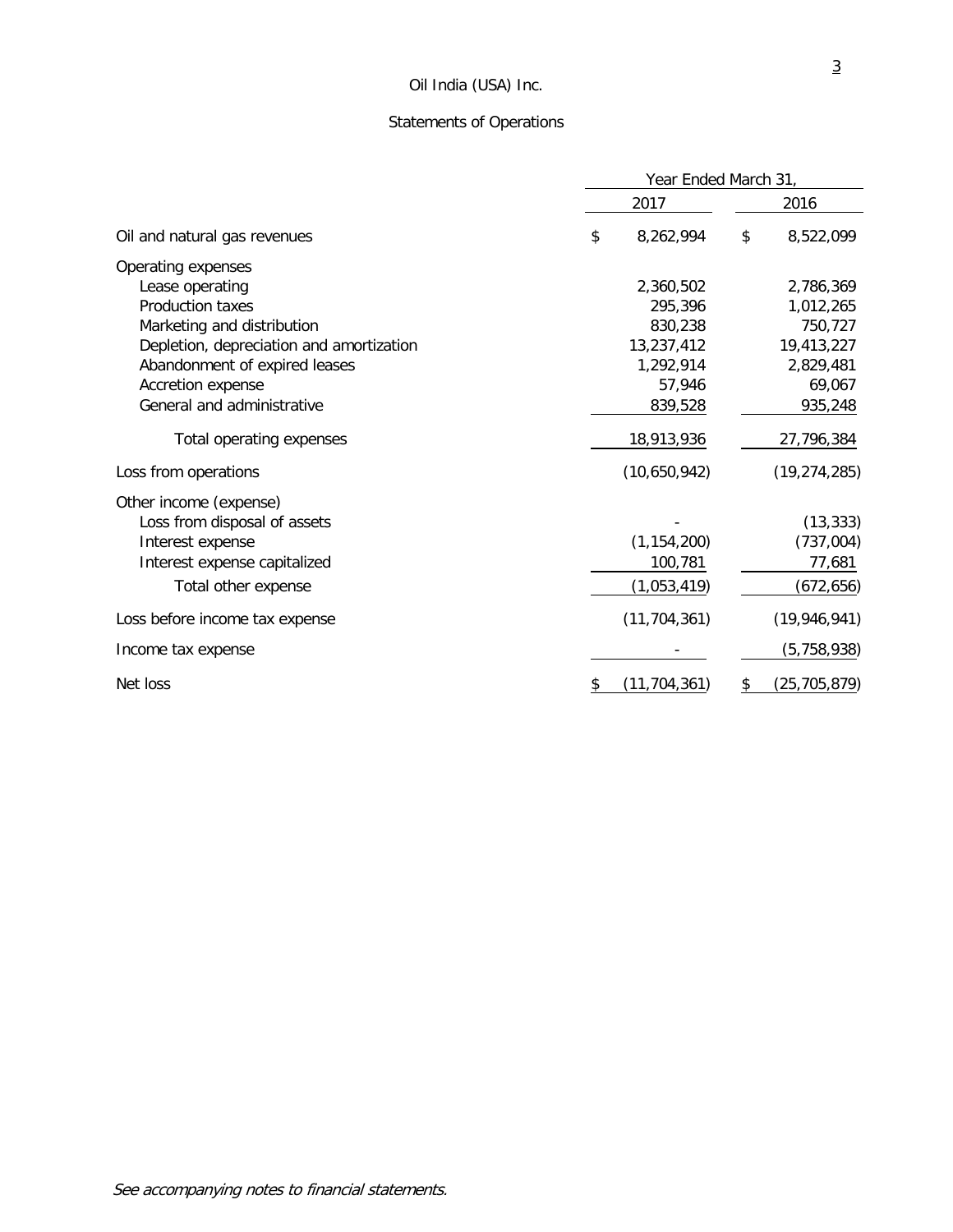# Statements of Changes in Stockholder's Equity (Deficit)

## For the Years Ended March 31, 2017 and 2016

|                                                               | <b>Common Stock</b> |    |            |                               | Total               |                                   |
|---------------------------------------------------------------|---------------------|----|------------|-------------------------------|---------------------|-----------------------------------|
|                                                               | <b>Shares</b>       |    | Amount     | Additional<br>Paid-In Capital | Retained<br>Deficit | Stockholder's<br>Equity (Deficit) |
| Balance, March 31, 2015                                       | 1,000,000,000       | \$ | 10,000,000 | \$                            | \$<br>(9, 448, 682) | \$<br>551,318                     |
| Issuance of common stock in<br>exchange for payable to Parent | 1,110,000,000       |    | 11,100,000 |                               |                     | 11,100,000                        |
| Net loss                                                      |                     |    |            |                               | (25, 705, 879)      | (25, 705, 879)                    |
| Balance, March 31, 2016                                       | 2,110,000,000       |    | 21,100,000 |                               | (35, 154, 561)      | (14,054,561)                      |
| Contribution                                                  |                     |    |            | 90,000,000                    |                     | 90,000,000                        |
| Net loss                                                      |                     |    |            |                               | (11, 704, 361)      | (11, 704, 361)                    |
| Balance, March 31, 2017                                       | 2,110,000,000       |    | 21,100,000 | 90,000,000                    | (46, 858, 922)      | 64,241,078                        |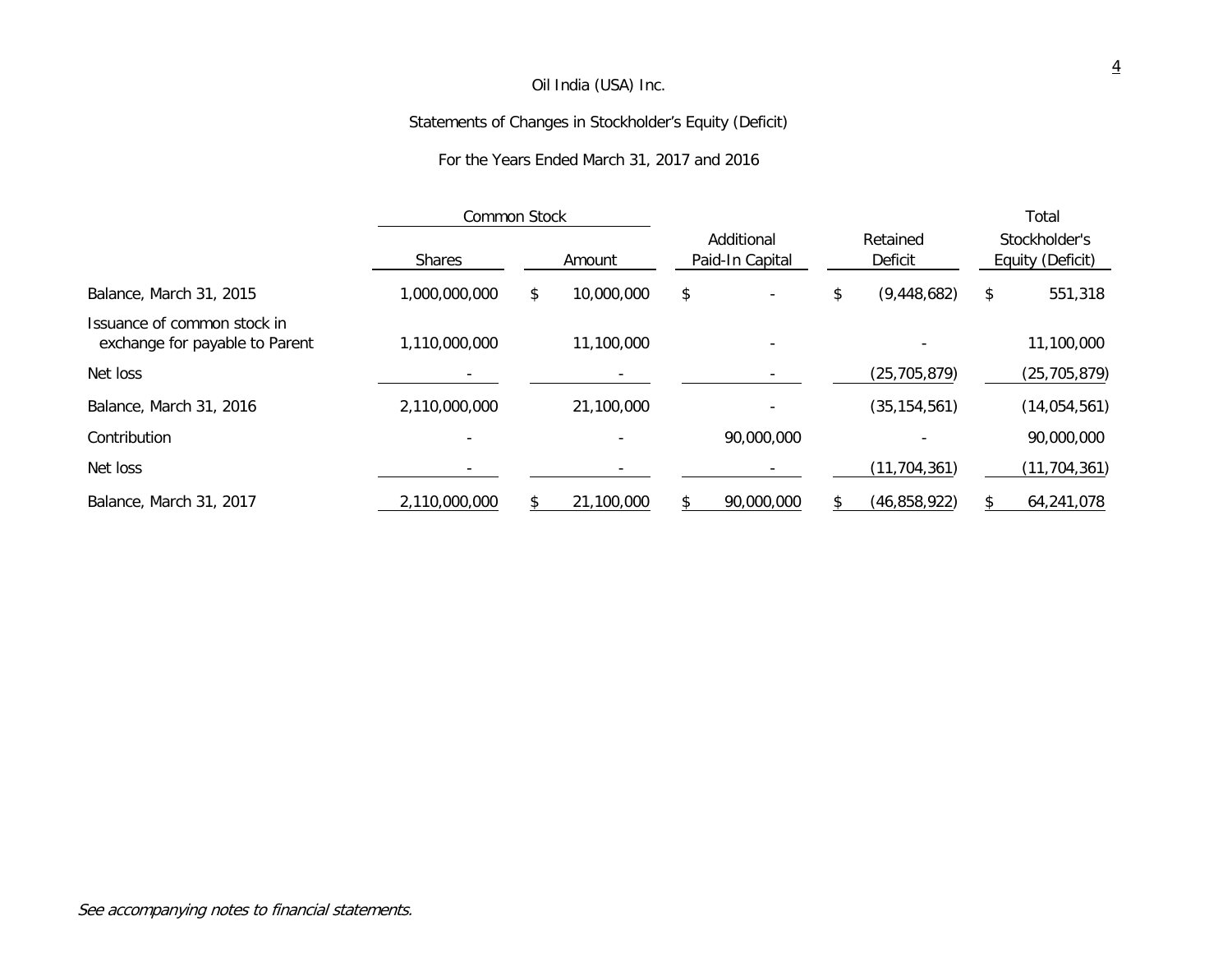## Statements of Cash Flows

|                                                                                                    | Year Ended March 31, |                |    |                |  |
|----------------------------------------------------------------------------------------------------|----------------------|----------------|----|----------------|--|
|                                                                                                    |                      | 2017           |    | 2016           |  |
| Cash flows from operating activities:                                                              |                      |                |    |                |  |
| Net loss                                                                                           | \$                   | (11, 704, 361) | \$ | (25, 705, 879) |  |
| Adjustments to reconcile net loss to net cash                                                      |                      |                |    |                |  |
| provided by operating activities:                                                                  |                      |                |    |                |  |
| Depletion, depreciation and amortization                                                           |                      | 13,237,412     |    | 19,413,227     |  |
| Abandonment of expired leases                                                                      |                      | 1,292,914      |    | 2,829,481      |  |
| Accretion expense                                                                                  |                      | 57,946         |    | 69,067         |  |
| Deferred income tax expense                                                                        |                      |                |    | 5,758,938      |  |
| Changes in operating assets and liabilities                                                        |                      |                |    |                |  |
| Accounts receivable - oil and natural gas                                                          |                      | (454, 942)     |    | 511,607        |  |
| Accounts payable                                                                                   |                      | (218, 446)     |    | (885, 859)     |  |
| <b>Accrued liabilities</b>                                                                         |                      | 68,589         |    | 92,098         |  |
| Net cash provided by operating activities                                                          |                      | 2,279,112      |    | 2,082,680      |  |
| Cash flows from investing activities:                                                              |                      |                |    |                |  |
| Acquisition of oil and natural gas properties                                                      |                      | (3,098,585)    |    | (8,812,045)    |  |
| Change in capital expenditure accrual                                                              |                      | (155, 825)     |    | (7, 427, 381)  |  |
| Acquisition of office furniture and equipment                                                      |                      | (715)          |    | (4, 122)       |  |
| Proceeds from sale of oil and natural gas properties                                               |                      | 494,347        |    |                |  |
| Net cash used in investing activities                                                              |                      | (2,760,778)    |    | (16, 243, 548) |  |
| Cash flows from financing activities:                                                              |                      |                |    |                |  |
| Borrowing from Parent                                                                              |                      | 72,909         |    | 95,741         |  |
| Repayment on borrowing from Parent                                                                 |                      |                |    | (302, 020)     |  |
| Proceeds from line of credit                                                                       |                      | 2,000,000      |    | 14,000,000     |  |
| Repayment of line of credit                                                                        |                      | (90,000,000)   |    |                |  |
| Contribution                                                                                       |                      | 90,000,000     |    |                |  |
| Net cash provided by financing activities                                                          |                      | 2,072,909      |    | 13,793,721     |  |
| Net increase (decrease) in cash and cash equivalents                                               |                      | 1,591,243      |    | (367, 147)     |  |
| Cash and cash equivalents - beginning of year                                                      |                      | 387,315        |    | 754,462        |  |
| Cash and cash equivalents - end of year                                                            | \$                   | 1,978,558      | \$ | 387,315        |  |
| Supplemental cash flow information:<br>Cash paid for interest, net of amount capitalized           | \$                   | 1,078,351      | \$ | 651,936        |  |
| Supplemental non-cash investing activities:<br>ARO liabilities incurred and revisions to estimates | \$                   | 131,111        | \$ | 368,297        |  |
| Issuance of common stock in exchange for<br>payable to Parent                                      | \$                   |                | \$ | 11,100,000     |  |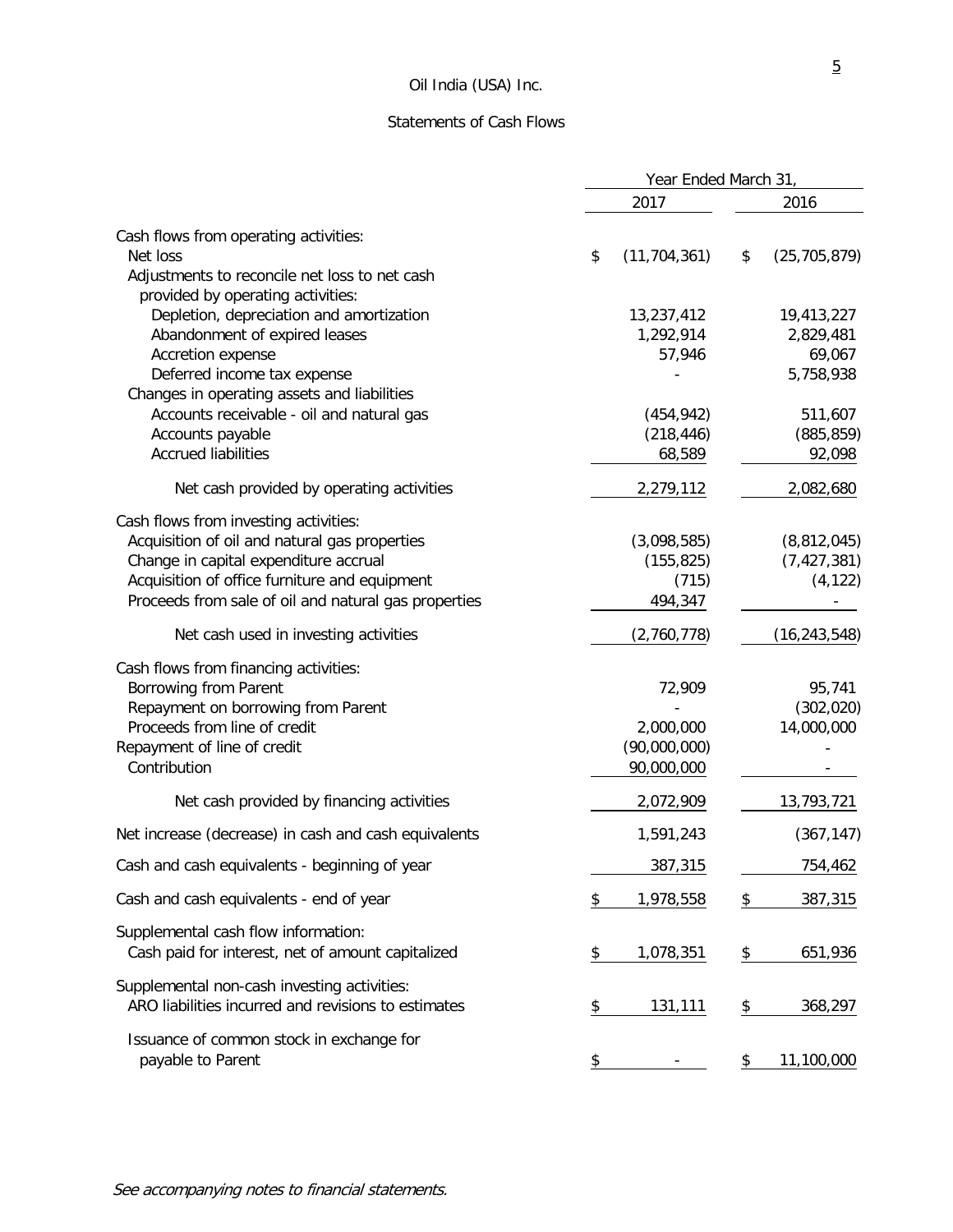#### Notes to Financial Statements

March 31, 2017

## **Note 1 - Nature of Operations**

#### **Background**

Oil India (USA) Inc. (the "Company") was formed on September 26, 2012 as a Texas Corporation. The Company is a wholly-owned subsidiary of Oil India Limited (the "Parent"). The Company is a petroleum exploration and production company engaged in the acquisition, exploration, and development of properties for the production of crude oil and natural gas from underground reservoirs.

On October 4, 2012, the Company entered into a purchase and participation agreement (the "Agreement") with Carrizo Oil & Gas, Inc. and one of its affiliates (collectively, "Carrizo") to acquire a 20% working interest in oil and natural gas properties located in the Niobrara Formation area in Weld, Morgan, and Adams counties of the State of Colorado.

#### **Note 2 - Summary of Significant Accounting Policies**

#### Cash and cash equivalents

Cash and cash equivalents include all highly liquid investments with original maturities of three months or less from the date of purchase.

#### Oil and natural gas properties

The Company uses the successful efforts method of accounting for oil and natural gas producing activities. Costs to acquire mineral interests in oil and natural gas properties, costs to drill and equip exploratory wells that find proved reserves, costs to drill and equip development wells, and related asset retirement costs are capitalized. With respect to amounts paid by the Company for its carry obligation, they are recorded to oil and natural gas properties in cost categories incurred as tangible and intangible drilling costs, completion costs and production equipment. Additionally, interest costs, if appropriate, are capitalized to oil and natural gas properties during the period that unevaluated leasehold costs and costs of wells in progress are undergoing development and preparation for their intended use until reserves have been identified. Costs to drill exploratory wells that do not find proved reserves, geological and geophysical costs, and costs of carrying and retaining unproved properties are expensed.

Capitalized costs of producing oil and natural gas properties, after considering estimated residual salvage values, are depreciated and depleted on a field level (common reservoir) using the unit-of-production method using proved producing oil and natural gas reserves. Unproved property costs, costs of wells in progress and related capitalized interest costs, if any, are excluded from the depletable base until the related costs are considered developed or until proved reserves are found. Oil and natural gas leasehold costs are depleted using the unit-of-production method based on total proved oil and natural gas reserves.

Upon sale or retirement of a complete unit of a proved property, the cost and related accumulated depletion, depreciation and amortization are eliminated from the property accounts, and the resulting gain or loss is recognized in the statement of operations. On the retirement or sale of a partial unit of proved property, the cost and related accumulated depletion, depreciation and amortization apportioned to the interest retired or sold are eliminated from the property accounts, and the resulting gain or loss is recognized in the statement of operations.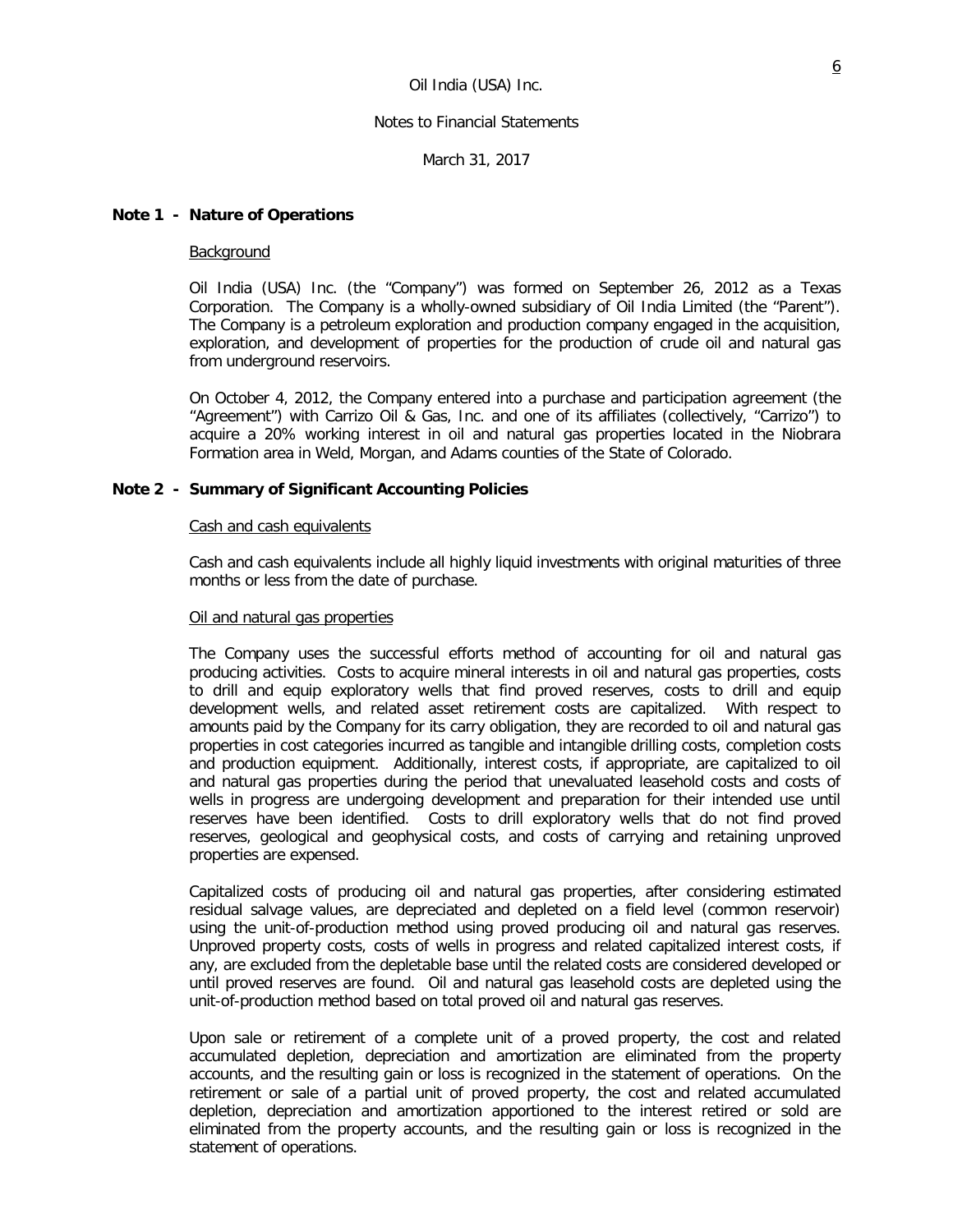March 31, 2017

## **Note 2 - Summary of Significant Accounting Policies (Continued)**

#### Oil and natural gas properties (continued)

Upon sale of an entire interest in an unproved property, gain or loss on the sale is recognized, taking into consideration the amount of any recorded impairment if the property had been assessed individually. If a partial interest in an unproved property is sold, the amount received is treated as a reduction of the cost of the interest retained.

Proved oil and natural gas properties are reviewed for impairment whenever events or changes in circumstances indicate that the carrying amounts may not be recoverable, which is generally performed at the field level. Assets are grouped at the lowest level for which there is identifiable cash flows that are largely independent of the cash flows of other groups of assets. Estimates of future undiscounted net cash flows are determined by a third party petroleum engineering firm of the oil and natural gas properties to determine the recoverability of carrying amounts. If the net cost exceeds the undiscounted future net cash flows derived from risk adjusted total proved, probable, and possible reserves, then the fair value is determined using the discounted future net cash flows as the new carrying value with any excess net cost recorded as impairment with a corresponding amount recorded to accumulated depletion, depreciation and amortization. As of March 31, 2017 and 2016, no impairment of proved oil and natural gas properties is required.

Unproved oil and natural gas properties are periodically assessed for impairment of value, and a loss is recognized at the time of impairment by providing an impairment allowance. As unproved leases expire and are not renewed estimated costs of these leases are charged to abandonment expense. No impairment was required as of March 31, 2017 and 2016; however, abandonment of expired leases charged to expense totaled \$1,292,914 and \$2,829,481 for the years ended March 31, 2017 and 2016, respectively.

During 2016, the Company sold working interests in oil and natural gas properties generating total proceeds of \$494,347 and recorded a gain totaling \$167,264, included in abandoning expired leases in the accompanying statement of operations.

#### Asset retirement obligations

The Company records an asset retirement obligation for the abandonment of oil and natural gas producing properties (see Note 4). The asset retirement obligation is recorded at its estimated fair value on the date that the obligation is incurred and accretion expense is recognized over time as the discounted liability is accreted to its expected settlement value. Fair value is measured using expected future cash outflows which considers an estimate of the cost to plug and abandon wells (excluding salvage value), future inflation rates and is discounted at the Company's credit-adjusted risk-free interest rate. The fair value of the estimated asset retirement cost is capitalized as part of the carrying amount of the applicable proved oil and natural gas property and depleted with the corresponding proved oil and natural gas property using the unit-of-production method. Periodically the asset retirement obligation is re-measured to determine if a revision to the estimate is necessary with any revisions being recorded as an adjustment to oil and natural gas property.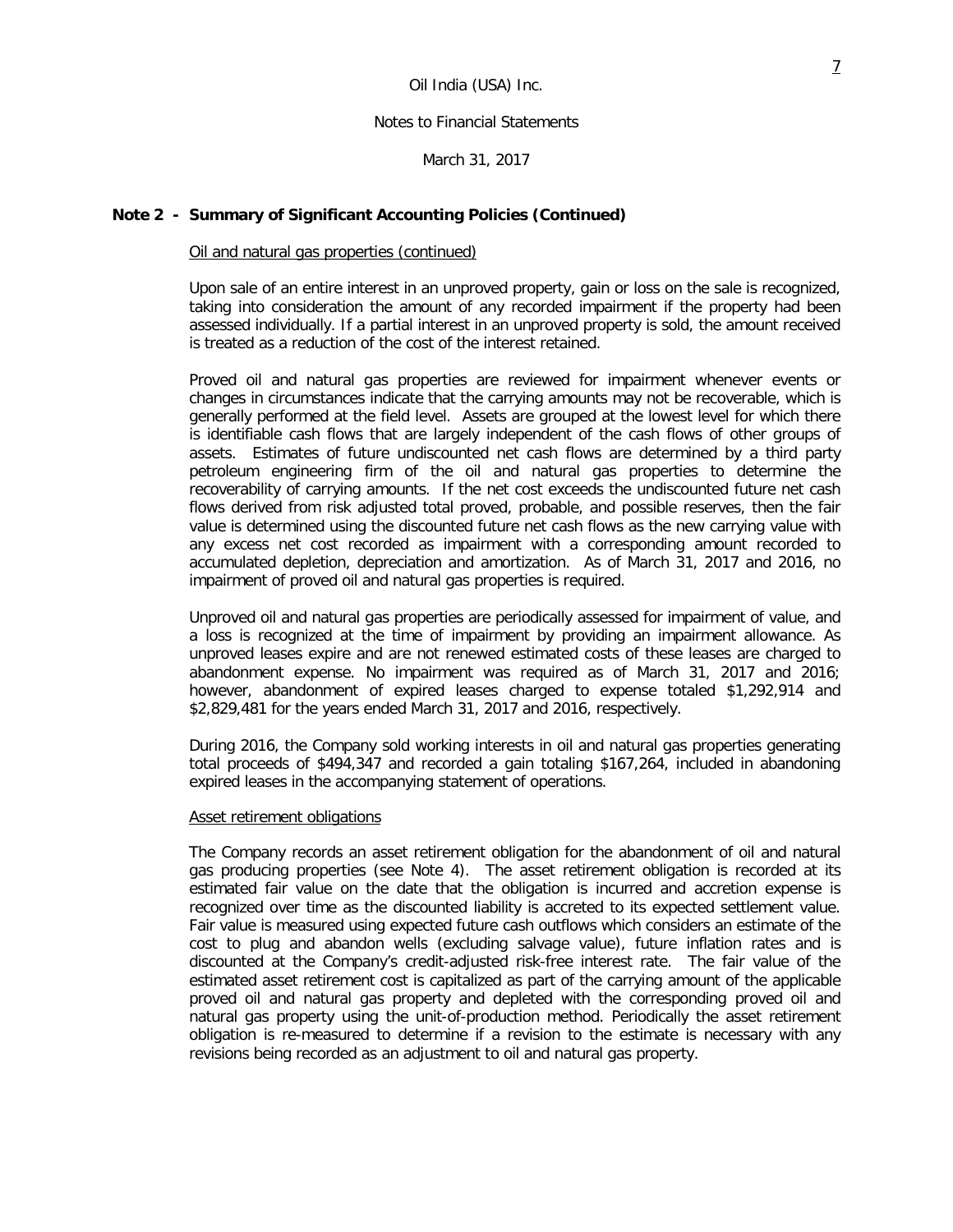March 31, 2017

## **Note 2 - Summary of Significant Accounting Policies (Continued)**

#### Concentrations of credit risk

Financial instruments, which potentially subject the Company to concentrations of credit risk, consist principally of cash, accounts receivable – oil and natural gas, and debt. The Company maintains its cash with financial institutions it believes have a high credit quality. The Company at times maintains bank deposits in excess of federally-insured limits. The possibility of a loss exists if the bank holding excess deposits was to fail. All of the Company's accounts receivable are from its operators of the Company's oil and natural gas properties resulting from oil and natural gas sales. To mitigate this credit risk, the Company closely monitors the payment history and credit worthiness of its operators.

#### Revenue recognition and natural gas imbalances

Revenues from the sale of crude oil and natural gas production are recognized when oil and natural gas is sold at a fixed and determinable price, delivery has occurred, title has transferred and collectability is reasonably assured, net of royalties. An accrual is recorded at each reporting period by estimating the oil and natural gas volumes produced and delivered, net of royalties, and the corresponding oil and natural gas prices for periods when actual production information is not available. Crude oil that remains within the field tanks that is not sold at each reporting period is considered not produced. The Company follows the sales method of accounting for oil and natural gas revenues whereby revenue is recognized for all oil and natural gas sold to purchasers, regardless of whether the sales are proportionate to the Company's ownership interest in the property. Production imbalances are recognized as an asset or liability to the extent that the Company has an imbalance on a specific property that is in excess of its remaining proved oil and natural gas reserves. Oil and natural gas sales volumes are not significantly different from the Company's share of production and as of March 31, 2017 and 2016, the Company did not have any production imbalances.

#### Fair value of financial instruments

The Company measures fair value in accordance with Financial Accounting Standards Board Accounting Standards Codification ("ASC"), Fair Value Measurements and Disclosures ("ASC 820"), which defines fair value, establishes a framework for measuring fair value, establishes a fair value hierarchy based on the quality of inputs used to measure fair value and enhances disclosure requirements for fair value measurements.

A three-level valuation hierarchy for disclosure of fair value measurements categorizes assets and liabilities measured at fair value into one of three different levels depending on the observability of the inputs employed in the measurement. Level 1 inputs include observable inputs such as quoted prices in active markets at the measurement date for identical, unrestricted assets or liabilities. Level 2 inputs include inputs that are observable directly or indirectly such as quoted prices in markets that are not active, or inputs which are observable, either directly or indirectly, for substantially the full term of the asset or liability. Level 3 inputs include unobservable inputs for which there is little or no market data and which the Company makes its own assumptions about how market participants would price the assets and liabilities.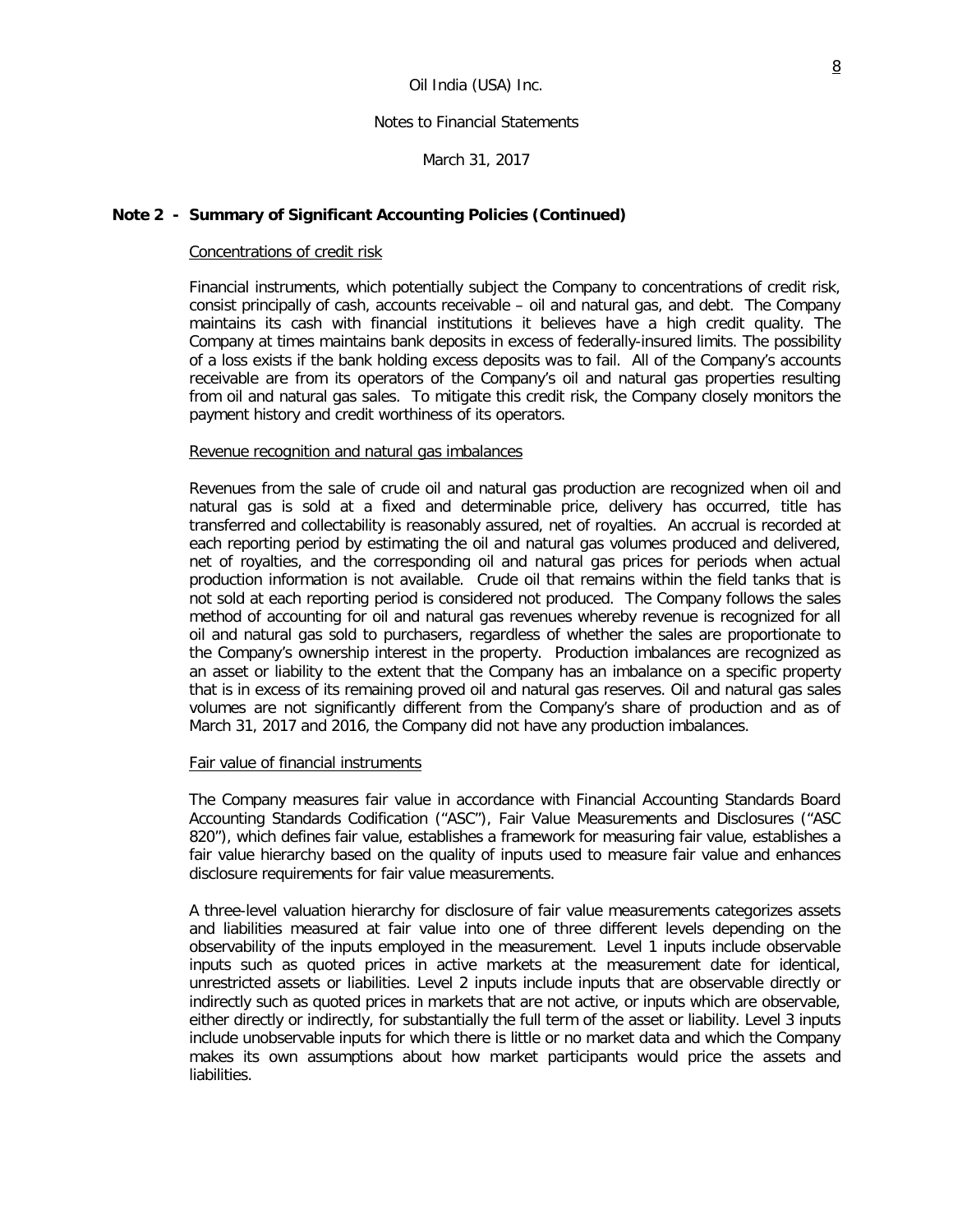March 31, 2017

## **Note 2 - Summary of Significant Accounting Policies (Continued)**

#### Fair value of financial instruments (continued)

The Company's financial instruments are cash and cash equivalents, accounts receivable, accounts payable. The recorded values of cash and cash equivalents, accounts receivable and accounts payable approximate their fair values based on their short-term nature. The carrying value of the debt approximates fair value because the interest rate is based on current market

#### Use of estimates

The preparation of financial statements in conformity with U.S. generally accepted accounting principles requires management to make estimates and assumptions that affect the reported amounts of assets and liabilities and disclosure of contingent assets and liabilities at the date of the financial statements and the reported amounts of revenues and expenses during the reporting period. Actual results could differ from those estimates. Management believes that these estimates and assumptions provide a reasonable basis for the fair presentation of the financial statements.

Significant estimates include volumes of oil and natural gas reserves used in calculating depletion, depreciation and amortization of oil and natural gas properties, future net revenues and abandonment obligations, impairment of developed and undeveloped properties, the collectability of outstanding accounts receivable, contingencies, and the results of any current and future litigation. Oil and natural gas reserve estimates, which are the basis for unit-ofproduction depletion and depreciation, have numerous inherent uncertainties. The accuracy of any reserve estimate is a function of the quality of available data and of engineering and geological interpretation and judgment. Subsequent drilling results, testing, and production may justify revision of such estimates. Accordingly, reserve estimates are often different from the quantities of oil and natural gas that are ultimately recovered. In addition, reserve estimates are sensitive to changes in wellhead prices of crude oil and natural gas. Such prices have been volatile in the past and can be expected to be volatile in the future.

The Company's significant estimates are based on current assumptions that may be materially affected by changes to future economic conditions, such as the market prices received for sales of volumes of oil and natural gas, and are primarily based upon the data and information received from the operators. Future changes in these assumptions may affect these estimates materially in the near term.

#### Income taxes

Provisions for income taxes are based on taxes payable or refundable for the current period and deferred taxes on temporary differences between the amount of taxable income and pretax financial income and between the tax bases of assets and liabilities and their reported amounts in the financial statements. Deferred tax assets and liabilities are included in the financial statements at currently enacted income tax rates applicable to the period in which the deferred tax assets and liabilities are expected to be realized or settled. As changes in tax laws or rates are enacted, deferred tax assets and liabilities are adjusted through the provision for income taxes. The impact of an uncertain tax position is recognized only if it is more likely than not of being sustained upon examination of the relevant taxing authority.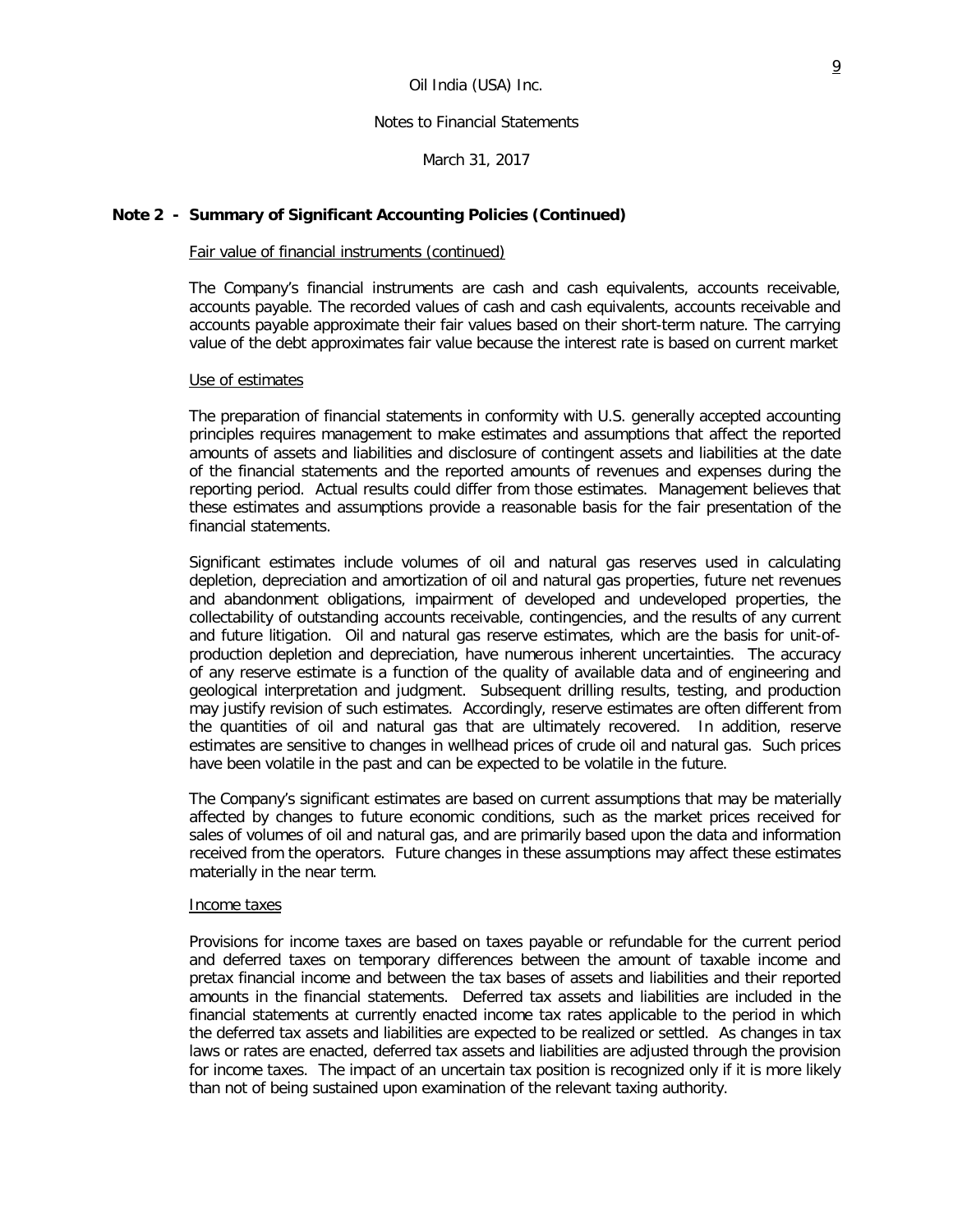### Notes to Financial Statements

March 31, 2017

## **Note 2 - Summary of Significant Accounting Policies (Continued)**

#### Income taxes (continued)

The state of Texas has a gross margin tax of 0.75% that is levied on taxable margin. Taxable margin is defined as total revenue less deduction for costs of goods sold or compensation and benefits in which total calculated taxable margin cannot exceed 70% of total revenue.

Management has evaluated the Company's tax positions and concluded that the Company has taken no uncertain tax positions that require adjustment to the financial statements. The Company will account for interest and penalties assessed as a result of an examination in income tax expense. The Company had no tax-related interest or penalties for the years ended March 31, 2017 and 2016.

The Company assesses its deferred tax assets on an annual basis and if necessary provides a valuation allowance for deferred tax assets that it believes are not realizable in the future. A valuation allowance of \$16,598,414 and \$13,337,644 is recorded as of March 31, 2017 and 2016, respectively.

## **Note 3 - Line of Credit**

On March 12, 2015, the Company entered into a credit agreement, which was guaranteed by the parent, with a bank for an aggregate amount not to exceed \$90,000,000 (the "Line of Credit"). On March 11, 2016 the Company renewed the Line of Credit. The outstanding balance on the credit facility at March 31, 2017 and 2016, was \$0 and \$88,000,00, respectively. Borrowings under the Line of Credit accrue interest at the one-month LIBOR plus margin (0.75% at March 31, 2016) and is payable monthly. The outstanding principle was due of \$90,000,000 was paid in full at the maturity date of March 20, 2017. The Line of Credit was not renewed.

## **Note 4 - Asset Retirement Obligations**

A summary of the changes in the asset retirement obligation for the years ending March 31 are as follows:

|                                                | 2017 |           | 2016 |           |  |
|------------------------------------------------|------|-----------|------|-----------|--|
| Asset retirement obligation, beginning of year |      | 1,413,315 | \$   | 975.951   |  |
| Liabilities incurred                           |      | 134,235   |      | 133,810   |  |
| Revisions of estimate                          |      | (3, 124)  |      | 234,487   |  |
| Accretion expense                              |      | 57,946    |      | 69,067    |  |
| Asset retirement obligation, end of year       |      | 1,602,372 |      | 1,413,315 |  |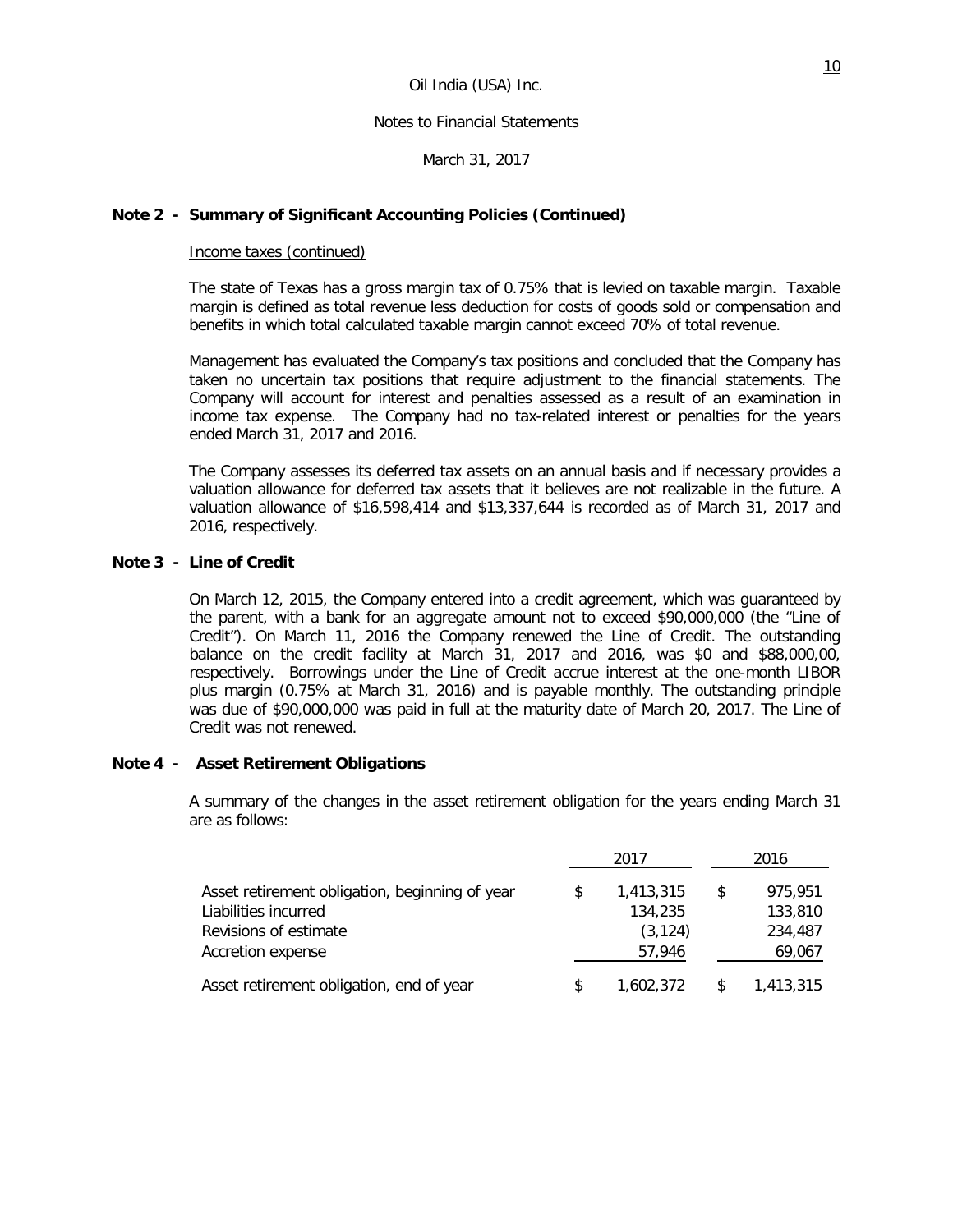March 31, 2017

## **Note 5 - Fair Value Measurements**

The initial measurement of asset retirement obligations at fair value is calculated using discounted cash flow techniques and based on internal estimates of future retirement costs associated with property, plant and equipment. Significant Level 3 inputs used in the calculation of asset retirement obligations include plugging costs and reserve lives. A reconciliation of the Company's asset retirement obligations is presented in Note 4 - Asset Retirement Obligation.

Significant Level 3 inputs associated with the calculation of discounted cash flows used in the impairment analysis include the Company's estimate of future crude oil, natural gas, and natural gas liquids prices, production costs, development expenditures, anticipated production of proved reserves, appropriate risk-adjusted discount rates and other relevant data (see Note 2 - Summary of Significant Accounting Policies under the caption "Oil and natural gas properties").

## **Note 6 - Related Party Transactions**

The Parent from time to time makes advances to the Company for both capital expenditure and working capital needs. The total amount of outstanding advances from the Parent and interest payable on the Parent's loan was \$168,650 and \$95,741 at March 31, 2017 and 2016, respectively, and is recorded as payable to Parent on the balance sheets.

The company converted an advance to its Parent of \$11,100,000 to equity in exchange for 1,110,000,000 shares of common stocks during the year ended March 31, 2016.

The Parent made a contribution of \$90,000,000 in March 2017 to fund the payoff of line of credit.

## **Note 7 - Income Taxes**

Deferred income taxes reflect the net tax effects of temporary differences between the carrying amounts of assets and liabilities for financial reporting purposes and the amounts used for income tax purposes using a U.S. Federal statutory corporate rate of 35%. The significant components of the deferred tax asset (liability) as of March 31 are as follows:

|                                             |    | 2017           |     | 2016           |
|---------------------------------------------|----|----------------|-----|----------------|
| Differences in depletion, depreciation, and |    |                |     |                |
| amortization of property for tax purposes   | S  | (1,555,558)    | S   | 2,640,786      |
| Federal net operating loss carryforward     |    | 16,716,585     |     | 9,849,907      |
| State net operating loss carryforward       |    | 1,437,387      |     | 846,951        |
| Valuation allowance                         |    | (16, 598, 414) |     | (13, 337, 644) |
| Deferred tax asset                          | \$ |                | \$. |                |

The Company had a federal operating loss carryforward available at March 31, 2017 amounting to approximately \$47,761,671, which begins to expire in 2033.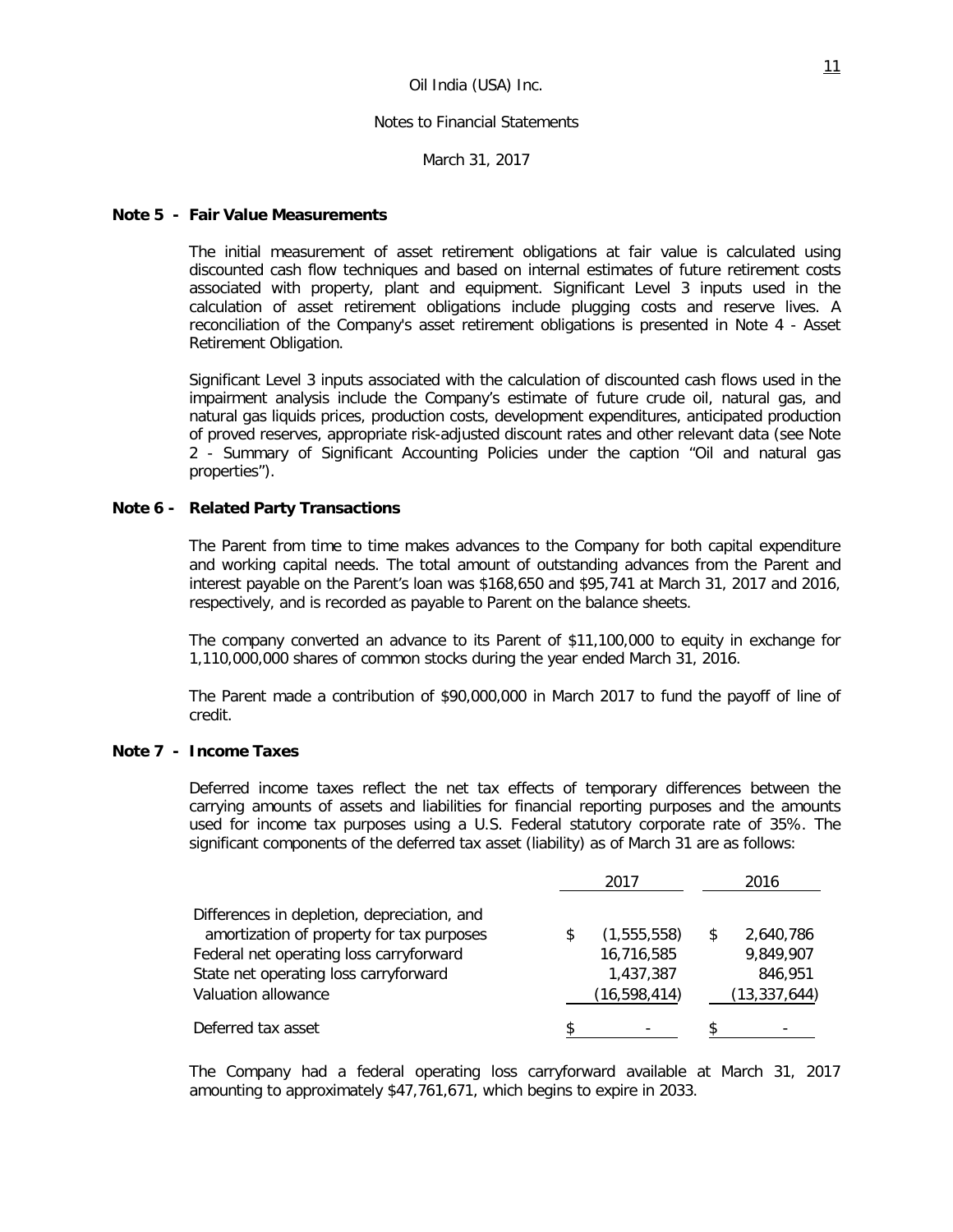March 31, 2017

## **Note 7 - Income Taxes (Continued)**

Income tax expense differed from the amount computed by applying the U.S. federal income tax rate of 35% to pretax income, as a result of the following:

|                                      | Year Ended March 31, |               |    |                |  |  |
|--------------------------------------|----------------------|---------------|----|----------------|--|--|
|                                      | 2017                 |               |    | 2016           |  |  |
| Income tax benefit at statutory rate | \$                   | 4,096,526     | \$ | 6,981,429      |  |  |
| State tax benefit                    |                      | 258,180       |    | 600,063        |  |  |
| Prior year true-ups                  |                      | (1, 179, 795) |    | (3,019)        |  |  |
| Other                                |                      | 85,859        |    | 233            |  |  |
| Valuation allowance                  |                      | (3, 260, 770) |    | (13, 337, 644) |  |  |
| Total tax expense                    | \$                   |               |    | (5,758,938)    |  |  |

#### **Note 8 - Equity Transactions**

On February 12, 2016, the Company increased the number of authorized par value \$0.01 common shares from 1,000,000,000 shares to 3,500,000,000 shares, and converted advances from its Parent totaling \$11,100,000 to equity in exchange for 1,110,000,000 shares of common stocks.

In accordance with ASC Topic 505-20 Stock Dividends and Stock Splits, the number of additional shares issued without additional consideration can be so great it has, or may reasonably be expected to have, the effect of materially reducing the share market price. In such a situation, the substance of the transaction is that of a stock split and in accordance with ASC 505, this transaction has been accounted accordingly and all historical share amounts in this report have been adjusted to reflect the impact of this transaction.

The Parent made a contribution of \$90,000,000 in March 2017 to fund the payoff of line of credit. The contribution was recorded as additional paid in capital.

## **Note 9 - Commitments and Contingencies**

In the normal course of business, the Company is subjected to claims, legal actions, contract negotiations, and disputes. The Company is subject to contingencies as a result of environmental laws and regulations. The Company provides for losses, if any, in the year in which they can be reasonably estimated. In management's opinion, there are currently no such matters outstanding that would have a material effect on the accompanying financial statements.

The Company leases office space under a non-cancellable operating lease agreement that expires in May, 2020. Rent expense of \$19,320 was included in general and administrative expenses for each of the years ended March 31, 2016 and 2015. Minimum future rental payments for non-cancellable operating leases are \$15,815, \$16,490, \$17,301, and \$2,906 for the years ended March 31, 2018 through 2021, respectively.